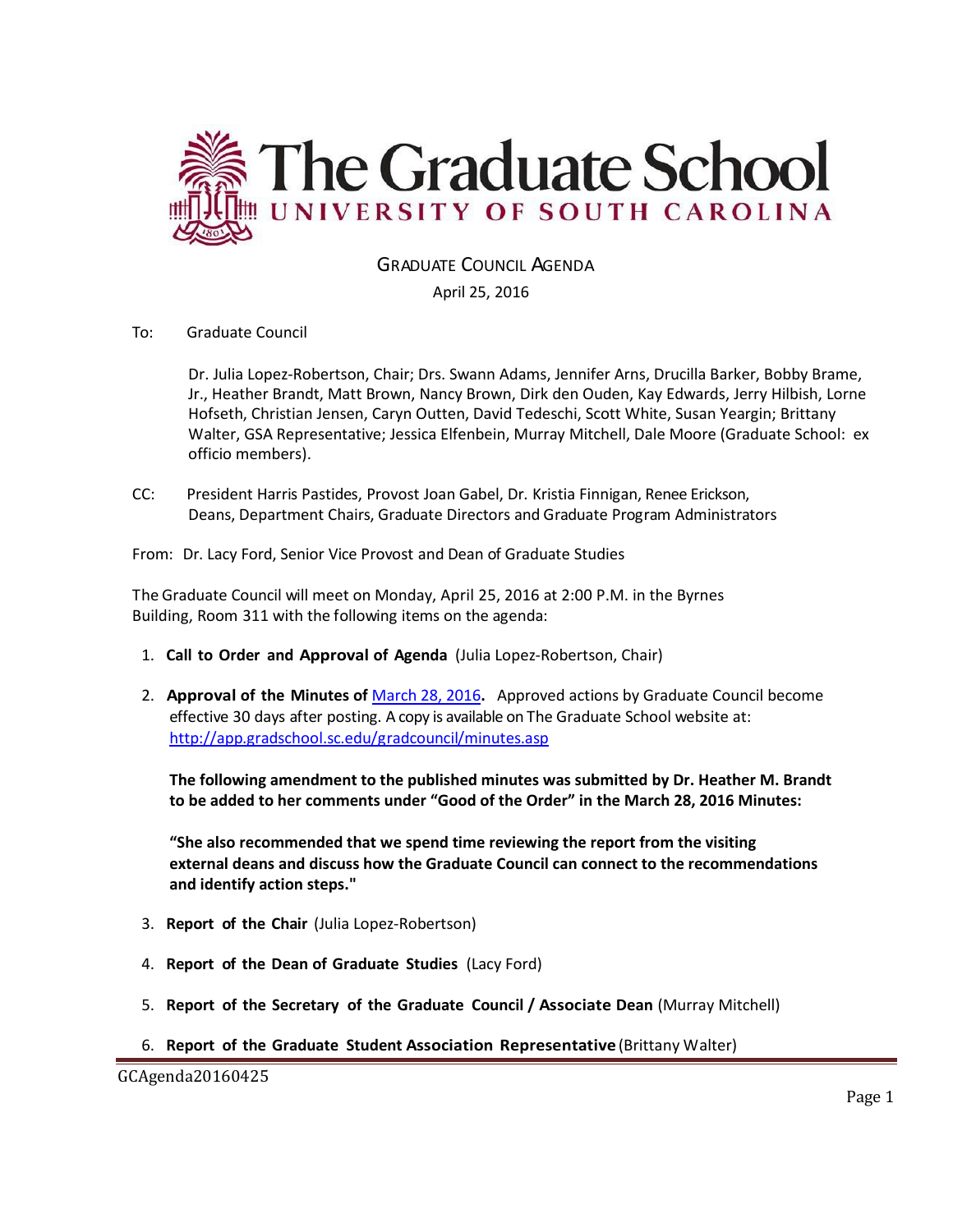- 7. **Report of the Academic Policy and Practices Committee** (Matt Brown)
- 8. **Report of the 500/600 Level Courses, Distance Education and Special Courses** (Murray Mitchell)

A listing of 500/600 Level Courses is presented to Council for informational purposes only.

## **500/600 Level Courses**

- **BIOL 634** (3) Biology of Neurological Diseases. NCP: Fall 2016
- **ECIV 582** (3) Rail Operations and Logistics NCP: Fall 2016
- **RETL 592** (3) Retailing/Fashion Merchandising Field Study CCP: Fall 2017
- **RETL 600** (3) Fundamentals of Omni-Channel Retailing NCP: Summer 2016
- **RETL 640** (3) Personnel Development & Relations Management. NCP: Summer 2016

#### **Distance Education Delivery**

- **EXSC 563** (3) Physical Activity and the Physical Dimensions of Aging (Fall 2017) CCP
- **ECIV 582** (3) Rail Operations and Logistics NCP: Fall 2016
- **RETL 600** (3) Fundamentals of Omni-Channel Retailing NCP: Summer 2016
- **RETL 640** (3) Personnel Development & Relations Management. NCP: Summer 2016
- **RETL 662** (3) Customer Relationship Management for the Retail Industry CCP: Fall 2017

#### **Special Topics Courses**

- **ENHS 793** (3) Soil Science and Environmental Health (Fall 2016)
- **MATH 788** (3) Theory of Irreducible Polynomials (Fall 2016)
- **MUED 793** (3) New Directives in Music Education (Summer 2016)
- **SLIS 795** (3) Issues in Information and Communications in Sub-Saharan Africa (Fall 2016)
- **SOWK 768** (3) Youth and Substance Use (Summer 2016)
- **SOWK 768** (3) Secondary Data Analysis (Fall 2016)
- **SOWK 768** (3) Cognitive Behavioral Therapy (Fall 2016)
- **SOWK 768** (3) Multilevel Modeling (Fall 2016)
- **PSYC 841** (3) Academic Interventions (Fall 2016)

#### 9. **Associate Graduate Faculty Nominations (Murray Mitchell)**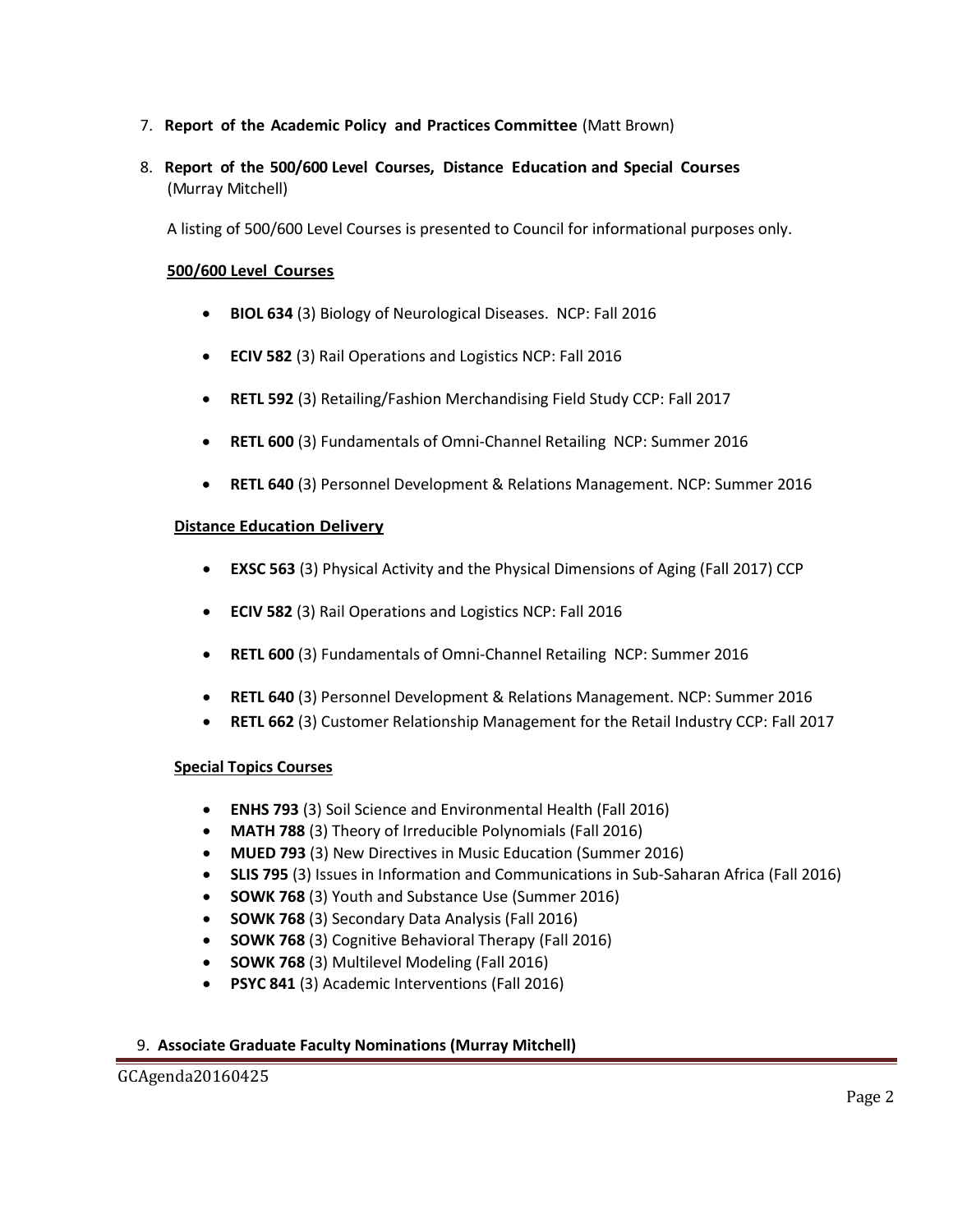None

## 10. **Fellowships and Scholarships Committee** (Heather Brandt)

11. **Report of Science, Math, and Related Professional Programs Committee** (David Tedeschi) Below is a list of proposals reviewed by the Committee. Each curricular action can be viewed at this Public Agenda review site:<https://www.sc.edu/programproposal/gradagenda/?id=14>

At this Public Agenda link, the individual proposals are not live-linked, but agenda items are listed in alphabetical order. To view the full proposals, GC members and Committee Chairs still need to go to the Committee Review site, and filter for "Committees", then for the "Committee" called "Added to Grad Council agenda."

- **PHYS 728** Quantum Optics Understanding Light-Matter Interactions, Arts and Sciences, New Course Proposal
- **PHYT Major / Degree Program**, Doctor of Physical Therapy, Public Health, Change Program
- **PHYT 785** Seminar in Physical Therapy, Public Health, Change Course
- **PHYT 788** Evidence-Based Practice in Physical Therapy, Public Health, Change Course

# 12. **Report of the Humanities, Social Sciences, Education, and Related Professional Programs Committee** (Drucilla Barker)

Below is a list of proposals reviewed by the Committee. Each curricular action can be viewed at this Public Agenda review site:<https://www.sc.edu/programproposal/gradagenda/?id=14>

At this Public Agenda link, the individual proposals are not live-linked, but agenda items are listed in alphabetical order. To view the full proposals, GC members and Committee Chairs still need to go to the Committee Review site, and filter for "Committees", then for the "Committee" called "Added to Grad Council agenda."

- **EDLP Major / Degree Program**, Educational Administration, Ph.D., Education, Change Program
- **EDPY 706** Growth and Development: Childhood, Education, Change Course
- **ENGL 701** Special Topics in Old English Literature and Culture, Arts and Sciences, New Course
- **ENGL 704** Special Topics in Medieval Literature and Culture, Arts and Sciences, New Course
- **ENGL 706** Special Topics in 16<sup>th</sup> and 17<sup>th</sup> Century British Literature and Culture, Arts and Sciences, New Course
- **ENGL 707** Special Topics in 18<sup>th</sup> Century British Literature and Culture, Arts and Sciences, New Course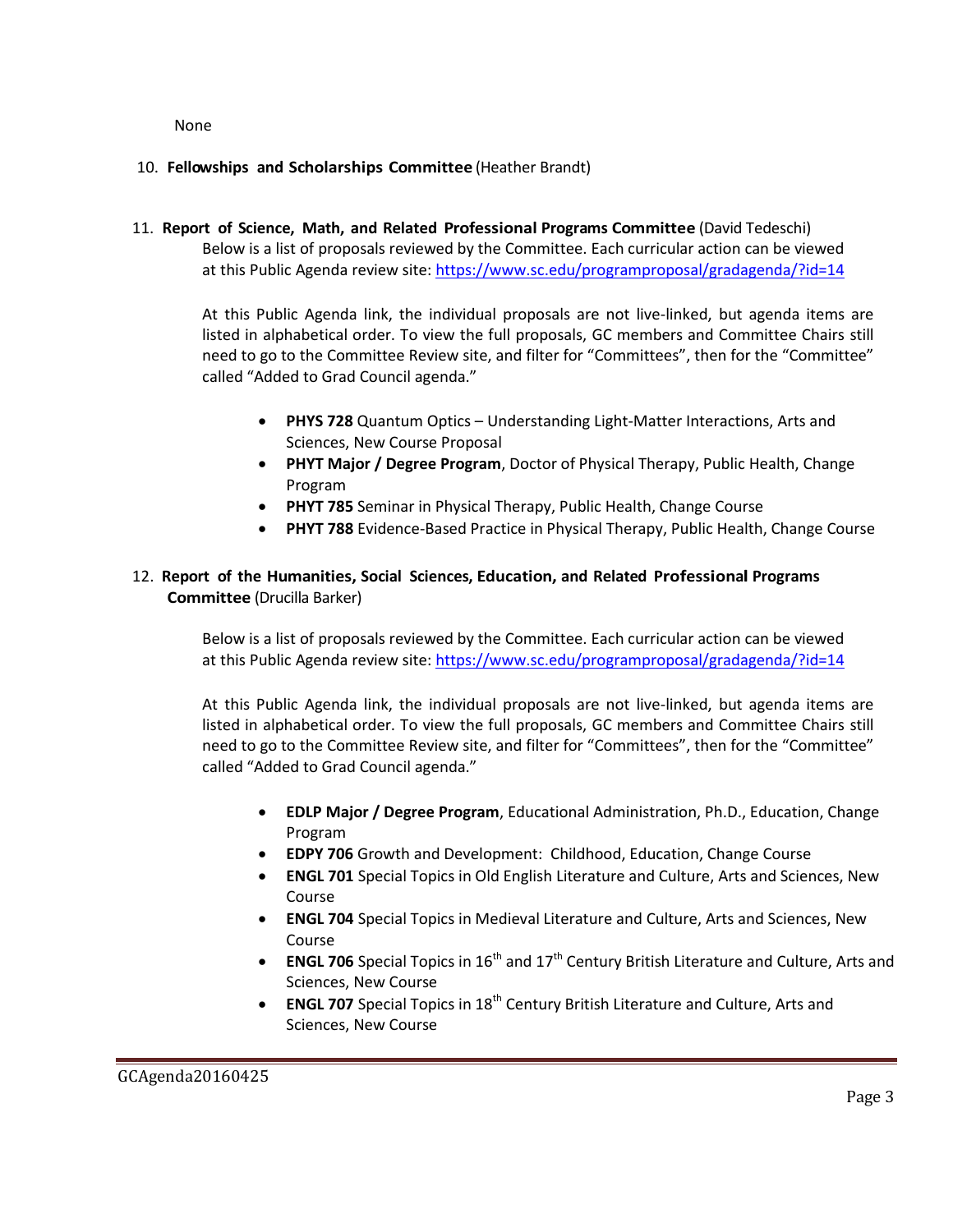- **ENGL 709** Special Topics in 19<sup>th</sup> Century British Literature and Culture, Arts and Sciences, New Course
- **ENGL 714** Special Topics in 20<sup>th</sup> and 21st Century British Literature and Culture, Arts and Sciences, New Course
- **ENGL 719** Special Topics in Colonial American Literature and Culture, Arts and Sciences, New Course
- **ENGL 721** Special Topics in 19<sup>th</sup> Century American Literature and Culture, Arts and Sciences, New Course
- **ENGL 722** Special Topics in 20<sup>th</sup> and 21<sup>st</sup> Century American Literature and Culture Arts and Sciences, New Course
- **ENGL 731** Special Topics in Children's and Young Adult Literature, Arts and Sciences, New Course
- **ENGL 736** Special Topics in Gender and Sexuality Studies, Arts and Sciences, New Course
- **ENGL 739** Special Topics in Critical Race and Ethnic Studies, Arts and Sciences, New Course
- **ENGL 740** Special Topics in Southern Literature and Culture, Arts and Sciences, New Course
- **ENGL 741** Special Topics in African American Literature and Culture, Arts and Sciences, New Course
- **ENGL 743** Special Topics in Women's Literature and Culture, Arts and Sciences, New Course
- **ENGL 746** Special Topics in Transatlantic Literature and Culture, Arts and Sciences, New Course
- **ENGL 747** Special Topics in Global Anglophone Literature and Culture, Arts and Sciences, New Course
- **ENGL 748** Special Topics in Postcolonial Literature and Culture, Arts and Sciences, New Course
- **ENGL 749** Special Topics in Performance Studies, Arts and Sciences, New Course
- **ENGL 754** Special Topics in Film and Media Studies, Arts and Sciences, New Course
- **ENGL 764** Special Topics in Theory and Critical Methods, Arts and Sciences, New Course
- **ENGL 766** Special Topics in Genre, Form, and Aesthetics, Arts and Sciences, New Course
- **ENGL 803** Special Topics: Seminar in Literacy and Cultural Studies, Arts and Sciences, New Course
- **ENGL 804** Special Topics: Seminar in Theory and Critical Methods, Arts and Sciences, New Course
- **ENGL 805** Special Topics: Seminar in Media Studies, Arts and Sciences, New Course
- **RETL 710** Retailing E-Commerce, Hospitality, Retail, & Sport Management, New Course Proposal
- **SOWK 731** Motivational Interviewing for Social Work Practice, Social Work, New Course Proposal

## 13. **Report of the Grievances, Appeals and Petitions Committee** (Nancy Brown)

GCAgenda20160425